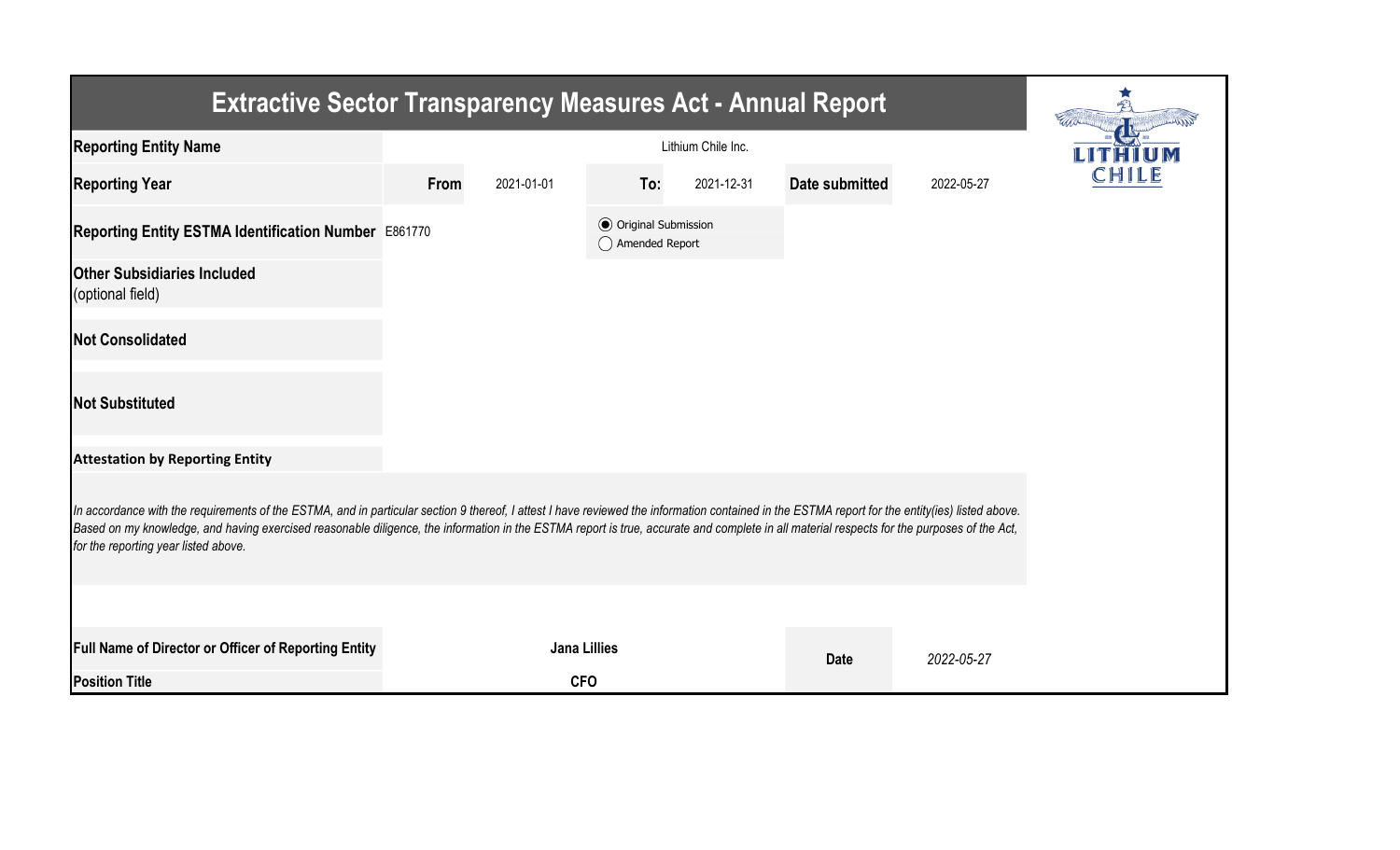| Extractive Sector Transparency Measures Act - Annual Report                                                                                                                      |                          |                                                                                 |                                      |                  |         |                                   |                |                  |                                               |                                      |                                                                                                             |  |
|----------------------------------------------------------------------------------------------------------------------------------------------------------------------------------|--------------------------|---------------------------------------------------------------------------------|--------------------------------------|------------------|---------|-----------------------------------|----------------|------------------|-----------------------------------------------|--------------------------------------|-------------------------------------------------------------------------------------------------------------|--|
| <b>Reporting Year</b><br><b>Reporting Entity Name</b><br><b>Reporting Entity ESTMA</b><br><b>Identification Number</b><br><b>Subsidiary Reporting Entities (if</b><br>necessary) | From:                    | 2021-01-01                                                                      | To:<br>Lithium Chile Inc.<br>E861770 | 2021-12-31       |         | <b>Currency of the Report CAD</b> |                |                  |                                               |                                      |                                                                                                             |  |
|                                                                                                                                                                                  | <b>Payments by Payee</b> |                                                                                 |                                      |                  |         |                                   |                |                  |                                               |                                      |                                                                                                             |  |
| Country                                                                                                                                                                          | Payee Name <sup>1</sup>  | Departments, Agency, etc<br>within Payee that Received<br>Payments <sup>2</sup> | <b>Taxes</b>                         | <b>Royalties</b> | Fees    | <b>Production Entitlements</b>    | <b>Bonuses</b> | <b>Dividends</b> | Infrastructure<br><b>Improvement Payments</b> | <b>Total Amount paid to</b><br>Payee | Notes <sup>34</sup>                                                                                         |  |
| Chile                                                                                                                                                                            | Government of Chile      |                                                                                 | 81,959                               |                  | 178,680 |                                   |                |                  |                                               |                                      | Payments made in Chilean pesos (CLP)<br>260,639 converted at year end exchange rate<br>CAD\$1 = CLP\$672,46 |  |
|                                                                                                                                                                                  |                          |                                                                                 |                                      |                  |         |                                   |                |                  |                                               |                                      |                                                                                                             |  |
|                                                                                                                                                                                  |                          |                                                                                 |                                      |                  |         |                                   |                |                  |                                               |                                      |                                                                                                             |  |
|                                                                                                                                                                                  |                          |                                                                                 |                                      |                  |         |                                   |                |                  |                                               |                                      |                                                                                                             |  |
|                                                                                                                                                                                  |                          |                                                                                 |                                      |                  |         |                                   |                |                  |                                               |                                      |                                                                                                             |  |
|                                                                                                                                                                                  |                          |                                                                                 |                                      |                  |         |                                   |                |                  |                                               |                                      |                                                                                                             |  |
|                                                                                                                                                                                  |                          |                                                                                 |                                      |                  |         |                                   |                |                  |                                               |                                      |                                                                                                             |  |
|                                                                                                                                                                                  |                          |                                                                                 |                                      |                  |         |                                   |                |                  |                                               |                                      |                                                                                                             |  |
|                                                                                                                                                                                  |                          |                                                                                 |                                      |                  |         |                                   |                |                  |                                               |                                      |                                                                                                             |  |
|                                                                                                                                                                                  |                          |                                                                                 |                                      |                  |         |                                   |                |                  |                                               |                                      |                                                                                                             |  |
|                                                                                                                                                                                  |                          |                                                                                 |                                      |                  |         |                                   |                |                  |                                               |                                      |                                                                                                             |  |
|                                                                                                                                                                                  |                          |                                                                                 |                                      |                  |         |                                   |                |                  |                                               |                                      |                                                                                                             |  |
|                                                                                                                                                                                  |                          |                                                                                 |                                      |                  |         |                                   |                |                  |                                               |                                      |                                                                                                             |  |
|                                                                                                                                                                                  |                          |                                                                                 |                                      |                  |         |                                   |                |                  |                                               |                                      |                                                                                                             |  |
|                                                                                                                                                                                  |                          |                                                                                 |                                      |                  |         |                                   |                |                  |                                               |                                      |                                                                                                             |  |
|                                                                                                                                                                                  |                          |                                                                                 |                                      |                  |         |                                   |                |                  |                                               |                                      |                                                                                                             |  |
|                                                                                                                                                                                  |                          |                                                                                 |                                      |                  |         |                                   |                |                  |                                               |                                      |                                                                                                             |  |
|                                                                                                                                                                                  |                          |                                                                                 |                                      |                  |         |                                   |                |                  |                                               |                                      |                                                                                                             |  |
| <b>Additional Notes:</b>                                                                                                                                                         |                          |                                                                                 |                                      |                  |         |                                   |                |                  |                                               |                                      |                                                                                                             |  |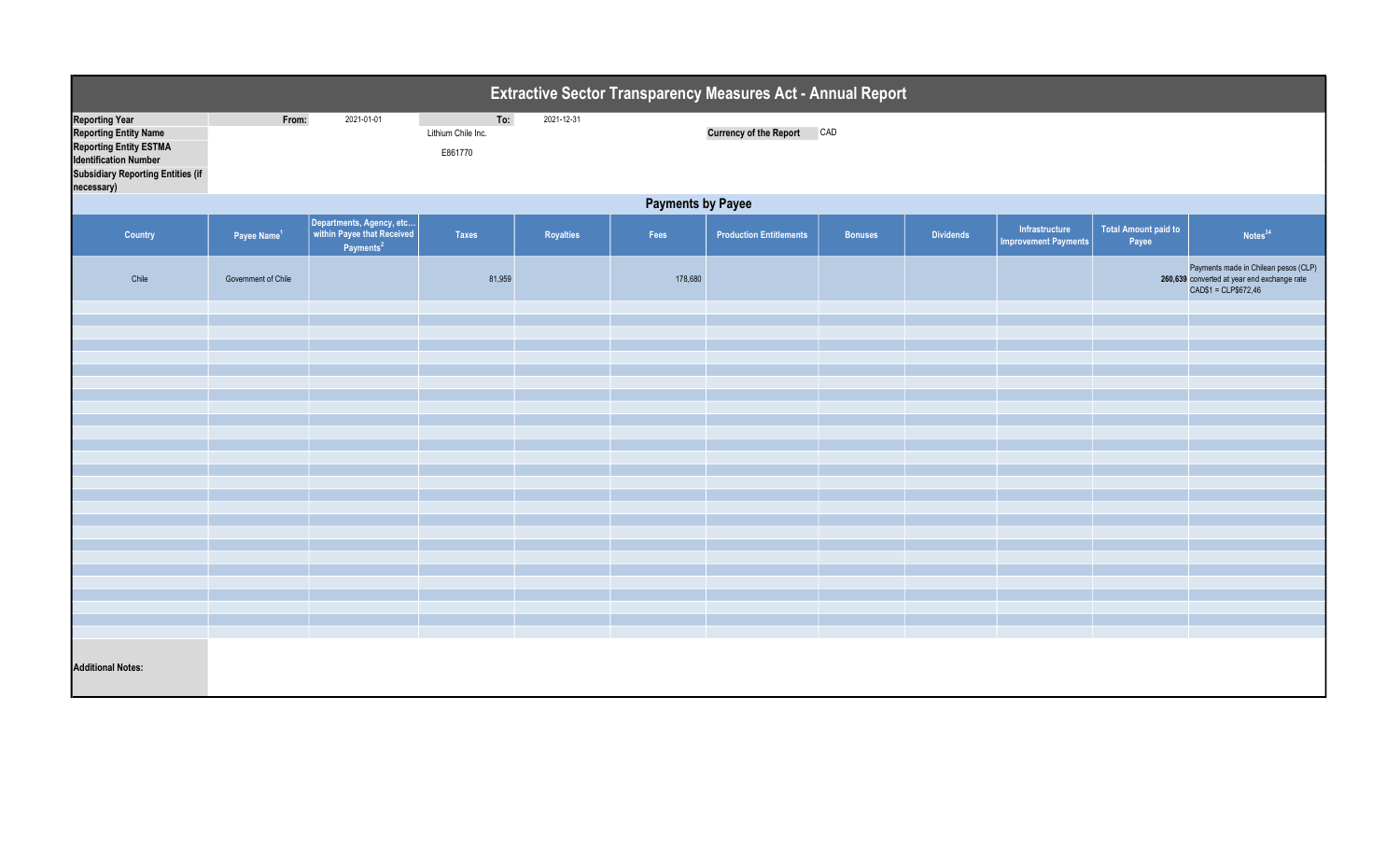|                                                                                                                                                                                  | Extractive Sector Transparency Measures Act - Annual Report |              |                                      |            |                                |                            |                  |                                               |                                        |                                                                                                          |  |  |
|----------------------------------------------------------------------------------------------------------------------------------------------------------------------------------|-------------------------------------------------------------|--------------|--------------------------------------|------------|--------------------------------|----------------------------|------------------|-----------------------------------------------|----------------------------------------|----------------------------------------------------------------------------------------------------------|--|--|
| <b>Reporting Year</b><br><b>Reporting Entity Name</b><br><b>Reporting Entity ESTMA</b><br><b>Identification Number</b><br><b>Subsidiary Reporting Entities (if</b><br>necessary) | From:                                                       | 2021-01-01   | To:<br>Lithium Chile Inc.<br>E861770 | 2021-12-31 |                                | Currency of the Report CAD |                  |                                               |                                        |                                                                                                          |  |  |
|                                                                                                                                                                                  | <b>Payments by Project</b>                                  |              |                                      |            |                                |                            |                  |                                               |                                        |                                                                                                          |  |  |
| Country                                                                                                                                                                          | Project Name <sup>1</sup>                                   | <b>Taxes</b> | Royalties                            | Fees       | <b>Production Entitlements</b> | <b>Bonuses</b>             | <b>Dividends</b> | Infrastructure<br><b>Improvement Payments</b> | <b>Total Amount paid by</b><br>Project | Notes <sup>23</sup>                                                                                      |  |  |
| Chile                                                                                                                                                                            | Mineral Exploration                                         | 81,959       |                                      | 178,680    |                                |                            |                  |                                               | 260,639                                | Payments made in Chilean<br>pesos (CLP) converted at year<br>end exchange rate $CAD$1 =$<br>CLP\$557.519 |  |  |
|                                                                                                                                                                                  |                                                             |              |                                      |            |                                |                            |                  |                                               |                                        |                                                                                                          |  |  |
|                                                                                                                                                                                  |                                                             |              |                                      |            |                                |                            |                  |                                               |                                        |                                                                                                          |  |  |
|                                                                                                                                                                                  |                                                             |              |                                      |            |                                |                            |                  |                                               |                                        |                                                                                                          |  |  |
|                                                                                                                                                                                  |                                                             |              |                                      |            |                                |                            |                  |                                               |                                        |                                                                                                          |  |  |
|                                                                                                                                                                                  |                                                             |              |                                      |            |                                |                            |                  |                                               |                                        |                                                                                                          |  |  |
|                                                                                                                                                                                  |                                                             |              |                                      |            |                                |                            |                  |                                               |                                        |                                                                                                          |  |  |
|                                                                                                                                                                                  |                                                             |              |                                      |            |                                |                            |                  |                                               |                                        |                                                                                                          |  |  |
|                                                                                                                                                                                  |                                                             |              |                                      |            |                                |                            |                  |                                               |                                        |                                                                                                          |  |  |
|                                                                                                                                                                                  |                                                             |              |                                      |            |                                |                            |                  |                                               |                                        |                                                                                                          |  |  |
|                                                                                                                                                                                  |                                                             |              |                                      |            |                                |                            |                  |                                               |                                        |                                                                                                          |  |  |
|                                                                                                                                                                                  |                                                             |              |                                      |            |                                |                            |                  |                                               |                                        |                                                                                                          |  |  |
|                                                                                                                                                                                  |                                                             |              |                                      |            |                                |                            |                  |                                               |                                        |                                                                                                          |  |  |
|                                                                                                                                                                                  |                                                             |              |                                      |            |                                |                            |                  |                                               |                                        |                                                                                                          |  |  |
|                                                                                                                                                                                  |                                                             |              |                                      |            |                                |                            |                  |                                               |                                        |                                                                                                          |  |  |
|                                                                                                                                                                                  |                                                             |              |                                      |            |                                |                            |                  |                                               |                                        |                                                                                                          |  |  |
|                                                                                                                                                                                  |                                                             |              |                                      |            |                                |                            |                  |                                               |                                        |                                                                                                          |  |  |
|                                                                                                                                                                                  |                                                             |              |                                      |            |                                |                            |                  |                                               |                                        |                                                                                                          |  |  |
|                                                                                                                                                                                  |                                                             |              |                                      |            |                                |                            |                  |                                               |                                        |                                                                                                          |  |  |
|                                                                                                                                                                                  |                                                             |              |                                      |            |                                |                            |                  |                                               |                                        |                                                                                                          |  |  |